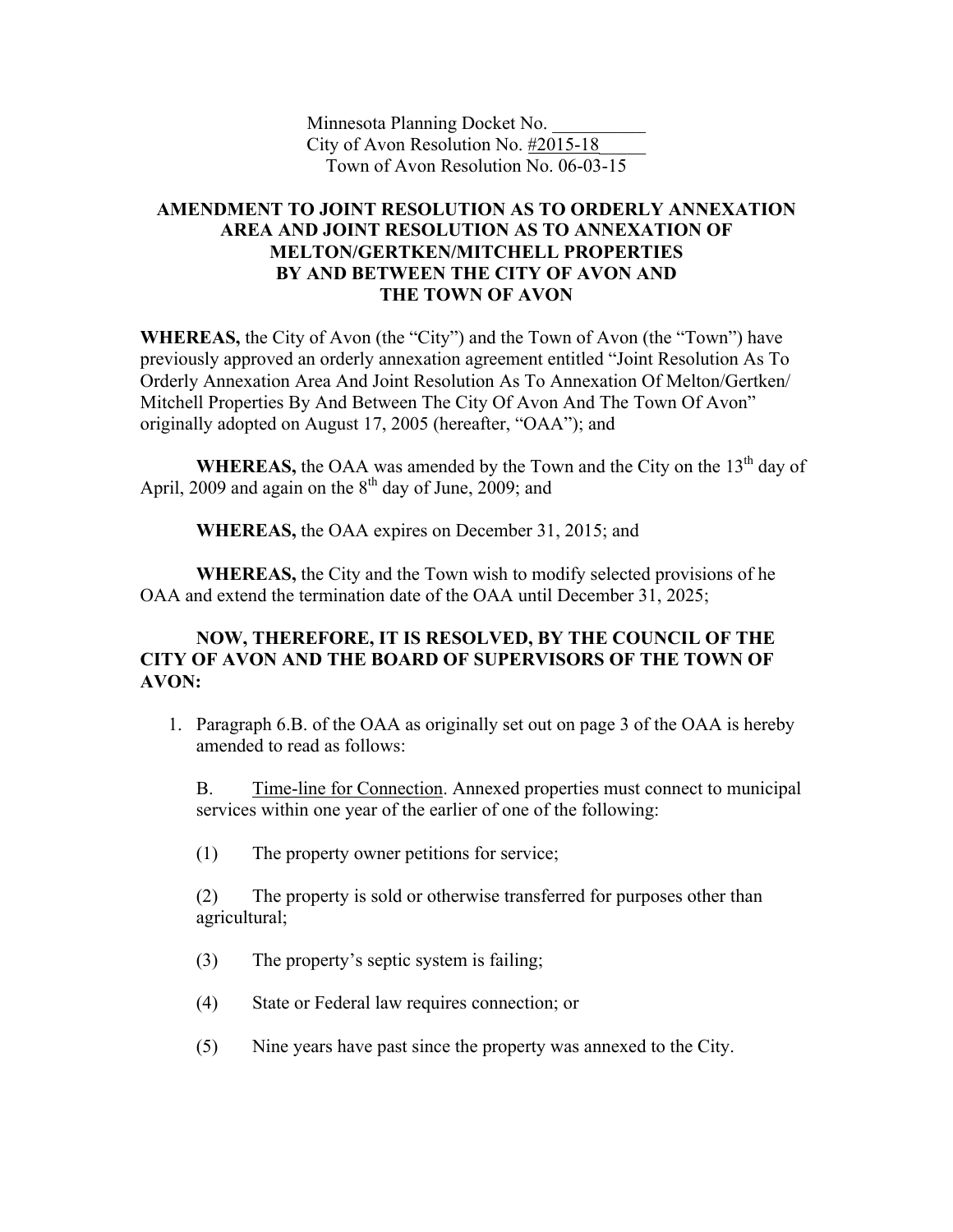- 2. Paragraph 6.C. of the OAA as originally set out on page 3 of the OAA is hereby amended to read as follows:
	- C. No Assessments for Utilities Running Past Township Property. The City will not assess or charge township properties for utilities running in front or past those properties unless the properties are connected to the utilities by agreement between the Town Board and City Council. These properties may be subject to deferred assessments and/or connection charges payable at the time of the property's annexation and connection to the City.
- 3. Paragraph 10.A. of the OAA as originally set out on page 5 of the OAA is hereby amended to read as follows:
	- A. Creation of Board. The parties agree to form a Joint Planning Board, pursuant to Minnesota Statutes Chapter 471.59, to exercise planning and land use control over the Annexation Area. The Joint Planning Board will meet at least once annually and more frequently as required to conduct business which may come bfore the Joint Planning Board. The annual meeting shall be scheduled for the last Thursday in February.
- 4. Paragraph 19 of the OAA as originally set out on page 10 of the OAA is hereby amended to read as follows:
	- **19. Termination of OA Agreement.** The parties agree that they will, at a minimum, either meet or request the Joint Planning Board to consider potential changes and adjustments to this Agreement on an annual basis. Unless the parties have agreed to an extension, this Agreement shall terminate on December 31, 2025. At least 6 months prior to December 31, 2025, the City and Town agree to meet and decide on the terms of a ten year extension to this Agreement. In the event the Town and the City are unable to agree on the terms of the 10 year extension, the City and Town shall use good faith efforts toward a mediated extension pursuant to paragraph 13 of this Agreement. Notwithstanding the termination of this Agreement, the provisions of Sections 6, 7, and 8 of this Agreement shall remain binding after the termination of the Agreement for all properties annexed under the terms of this Agreement prior to its termination.
- 5. Paragraph 20 is hereby added to the OAA as follows: